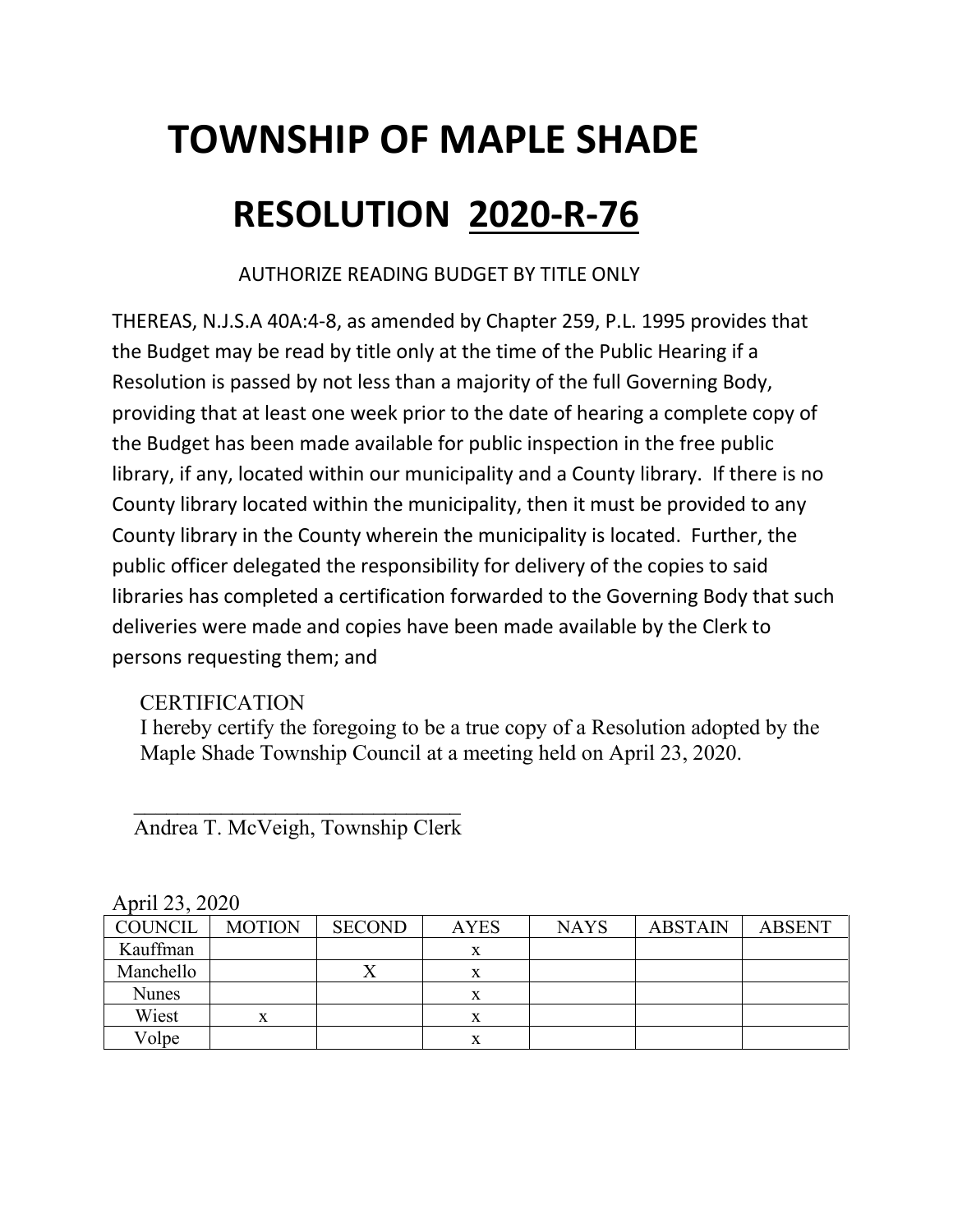### **TOWNSHIP OF MAPLE SHADE RESOLUTION 2020-R-77**

AMEND CONTRACT WITH BR WELDING, INC. FOR WASTEWATER TREATMENT PLANT DIGESTER TANK IMPROVEMENTS AND APPROVE CHANGE ORDER NO. 1

WHEREAS, the Township Council, by previous Resolution, awarded a contract to BR Welding, Inc. for wastewater treatment plant digester tank improvements; and

WHEREAS, Remington & Vernick Engineers, the Township's agent responsible for supervising the wastewater treatment plant digester improvements, has advised the Township Council, by way of an April 9, 2020 correspondence and change order no. 1 and the submission of the appropriate certification that the original contract completion date should be extended for 60 days due to the current COVID-19 pandemic and that said change does not materially expand upon the size, nature or scope of the original project as described in the specifications, said work being beyond the contemplation of the parties at the time of the execution of the original agreement and not being known until work commenced; and

WHEREAS, N.J.A.C. 5:30-11.1, et seq. provides that the Governing Body may authorize change orders and amend contracts in accordance with the procedures set forth in said regulations; and

WHEREAS, the change order does require any change in the cost of the project and the Township's Chief Financial Officer, as required by N.J.A.C. 5:30-11.3, previously certified as to the availability of funds for this contract; and

WHEREAS, the Township Council has reviewed the Utility Engineer's request and desires to act favorably with respect to same and to amend the contract accordingly and to approve the change order.

NOW, THEREFORE, BE IT RESOLVED, by the Township Council of the Township of Maple Shade, in the County of Burlington and State of New Jersey, as follows:

1. That the Township Council hereby extends the subject contract completion date to September 19, 2020, with no monetary change to the contract, in accordance with the terms and conditions of the aforementioned certification and April 9, 2020, correspondence and change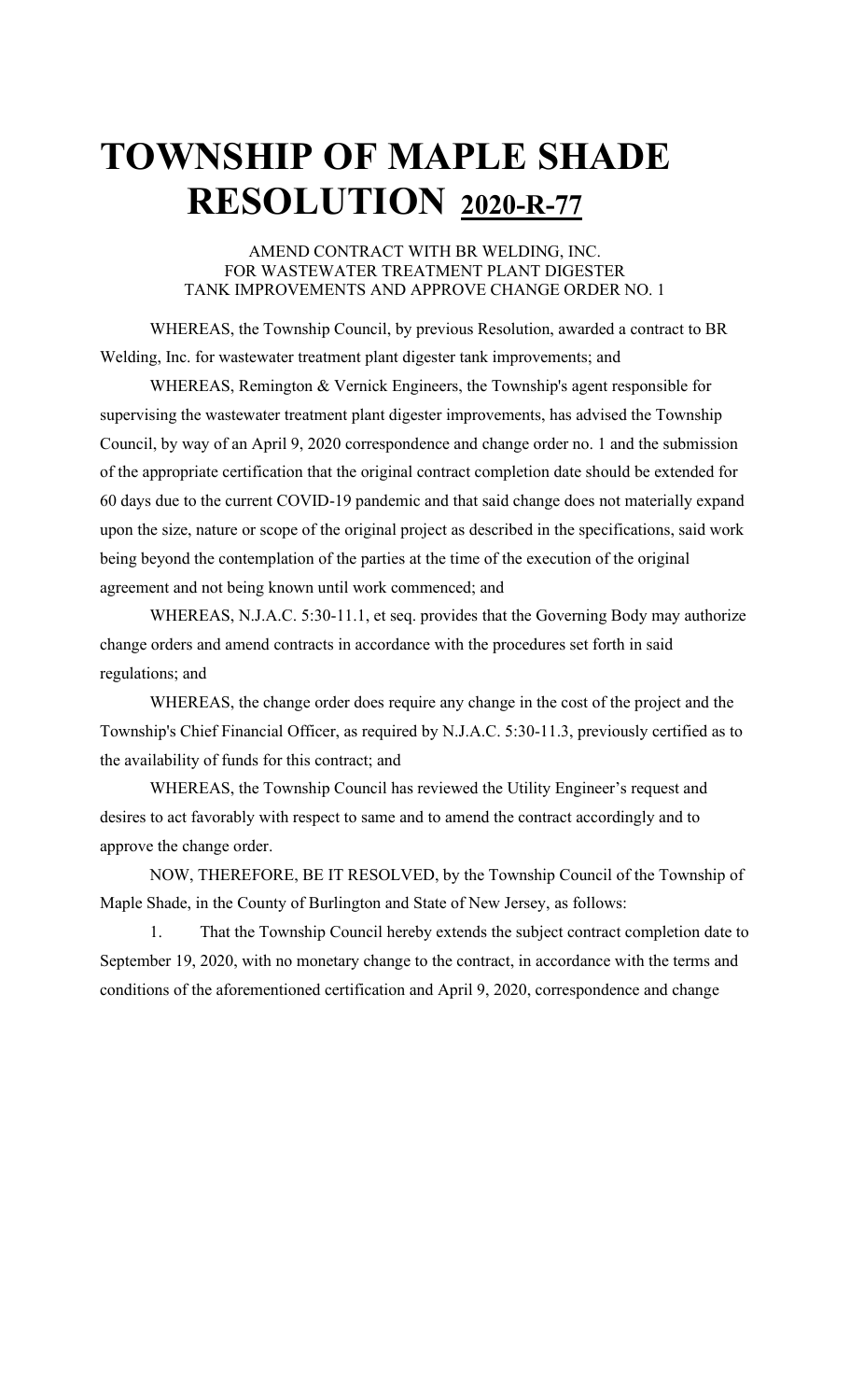order no. 1 request, said certification, correspondence and request being attached hereto as Exhibit A and made a part hereof.

2. That the Township Council hereby directs the Township Mayor and Clerk to execute any and all documents necessary to effectuate the terms of this Resolution and which are prepared by or reviewed by the Township Attorney.

### **CERTIFICATION**

I hereby certify the foregoing to be a true copy of a Resolution adopted by the Maple Shade Township Council at a meeting held on April 23, 2020.

Andrea T. McVeigh, Township Clerk

 $\overline{\phantom{a}}$  ,  $\overline{\phantom{a}}$  ,  $\overline{\phantom{a}}$  ,  $\overline{\phantom{a}}$  ,  $\overline{\phantom{a}}$  ,  $\overline{\phantom{a}}$  ,  $\overline{\phantom{a}}$  ,  $\overline{\phantom{a}}$  ,  $\overline{\phantom{a}}$  ,  $\overline{\phantom{a}}$  ,  $\overline{\phantom{a}}$  ,  $\overline{\phantom{a}}$  ,  $\overline{\phantom{a}}$  ,  $\overline{\phantom{a}}$  ,  $\overline{\phantom{a}}$  ,  $\overline{\phantom{a}}$ 

| $1$ upproved. Tiplit $25, 2020$ |               |               |             |             |                |               |
|---------------------------------|---------------|---------------|-------------|-------------|----------------|---------------|
| COUNCIL                         | <b>MOTION</b> | <b>SECOND</b> | <b>AYES</b> | <b>NAYS</b> | <b>ABSTAIN</b> | <b>ABSENT</b> |
| Kauffman                        |               |               | л           |             |                |               |
| Manchello                       |               |               |             |             |                |               |
| <b>Nunes</b>                    |               |               |             |             |                |               |
| Wiest                           | x             |               |             |             |                |               |
| Volpe                           |               |               | x           |             |                |               |

Approved: April 23, 2020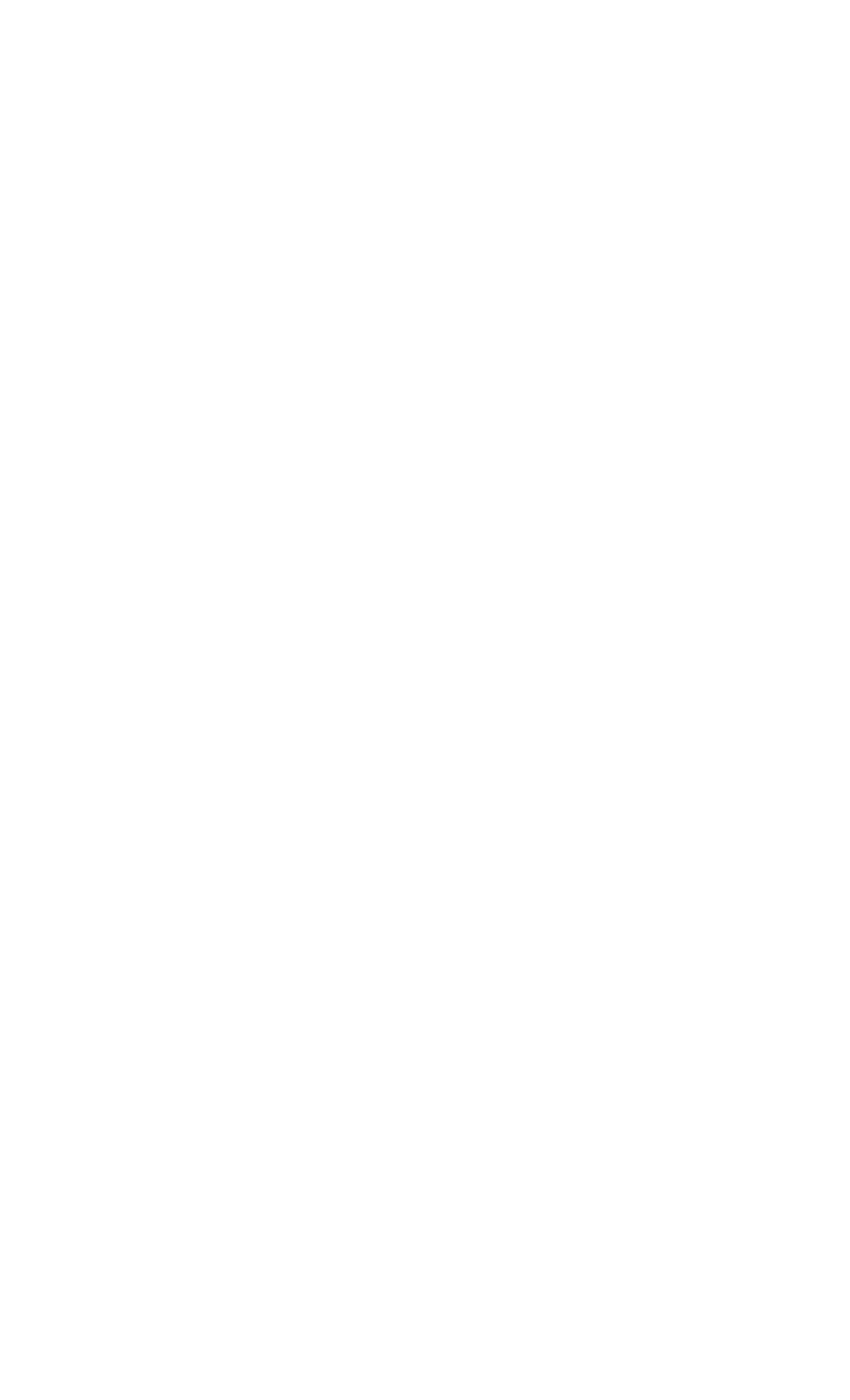### **TOWNSHIP OF MAPLE SHADE RESOLUTION 2020-R-78**

### **A RESOLUTION REQUESTING PERMISSION FOR THE DEDICATION BY RIDER FOR STORM RECOVERY TRUST FUND REQUIRED BY P.L. 2013, c.271 and N.J.S. 40A:4-62.1**

WHEREAS, permission is required of the Director of the Division of Local Government Services for approval as a dedication by rider of revenues received by a municipality when the revenue is not subject to reasonably accurate estimates in advance; and

WHEREAS, P.L. 2013, c.271 and N.J.S. 40A:4-62.1 provide for the receipt of unexpended balances budgeted annually for storm recovery efforts by the municipality to provide for the operating costs to administer this act; and,

WHEREAS, N.J.S.A. 40A:4-39 provides the dedicated revenues anticipated from the Storm Recovery Trust Fund are hereby anticipated as revenue and are hereby appropriated for the purpose to which said revenue is dedicated by statute or other legal requirement:

NOW, THEREFORE, BE IT RESOLVED, by the Governing Body of the Township of Maple Shade, County of Burlington, State of New Jersey as follows:

- 1. The Governing Body does hereby request permission of the Director of the Division of Local Government Services to pay expenditures of the Storm Recovery Trust Fund.
- 2. The Clerk of the Township of Maple Shade, County of Burlington is hereby directed to forward two certified copies of this Resolution to the Director of the Division of Local Government Services.

### **CERTIFICATION**

I hereby certify the foregoing to be a true copy of a Resolution adopted by the Maple Shade Township Council at a meeting held on April 23, 2020.

Andrea T. McVeigh, Township Clerk

 $\overline{\phantom{a}}$  ,  $\overline{\phantom{a}}$  ,  $\overline{\phantom{a}}$  ,  $\overline{\phantom{a}}$  ,  $\overline{\phantom{a}}$  ,  $\overline{\phantom{a}}$  ,  $\overline{\phantom{a}}$  ,  $\overline{\phantom{a}}$  ,  $\overline{\phantom{a}}$  ,  $\overline{\phantom{a}}$  ,  $\overline{\phantom{a}}$  ,  $\overline{\phantom{a}}$  ,  $\overline{\phantom{a}}$  ,  $\overline{\phantom{a}}$  ,  $\overline{\phantom{a}}$  ,  $\overline{\phantom{a}}$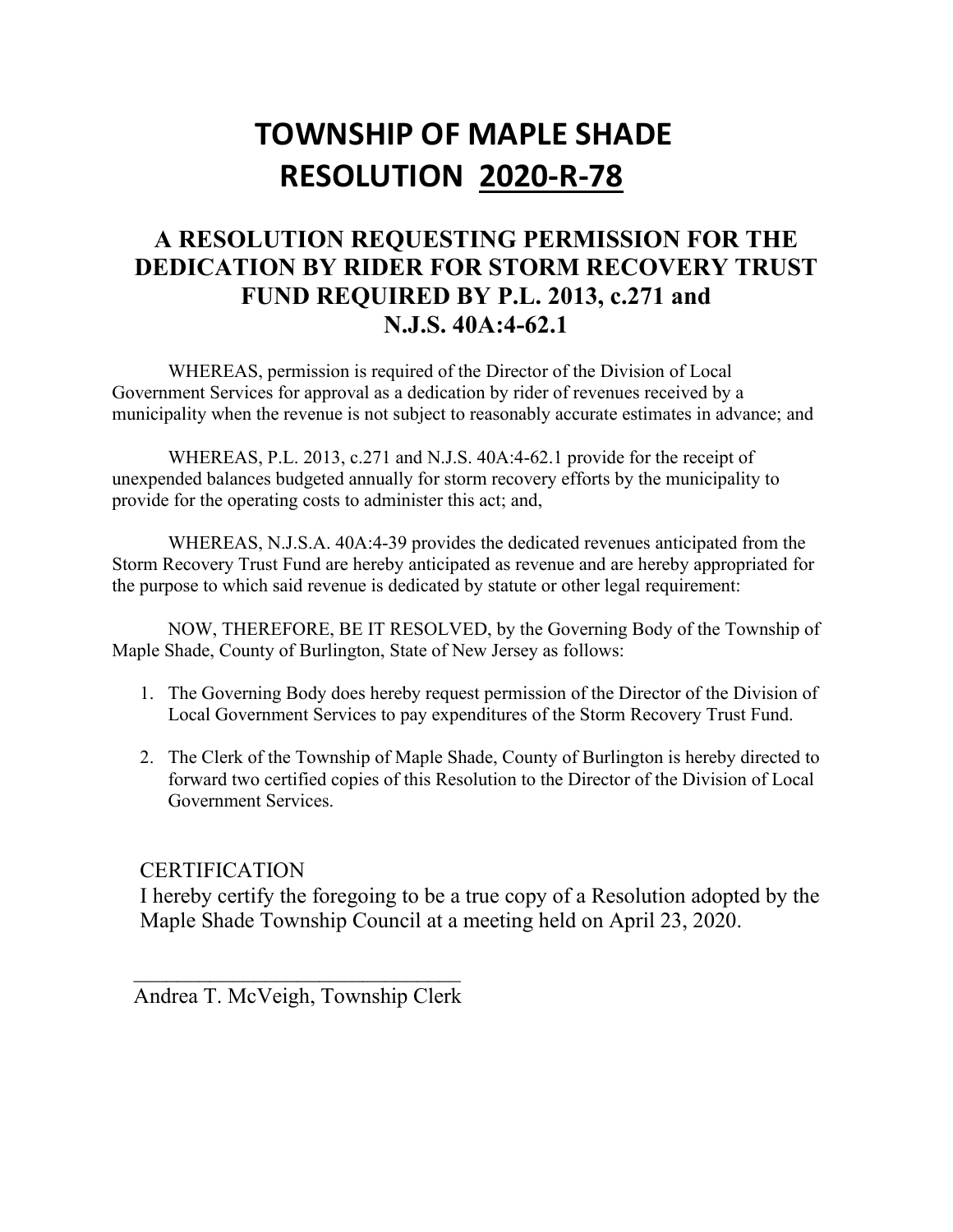April 23, 2020

| <b>COUNCIL</b> | <b>MOTION</b> | <b>SECOND</b> | <b>AYES</b> | <b>NAYS</b> | <b>ABSTAIN</b> | <b>ABSENT</b> |
|----------------|---------------|---------------|-------------|-------------|----------------|---------------|
| Kauffman       |               |               | v<br>л      |             |                |               |
| Manchello      |               |               | x           |             |                |               |
| <b>Nunes</b>   |               |               | л           |             |                |               |
| Wiest          | x             |               | л           |             |                |               |
| Volpe          |               |               | л           |             |                |               |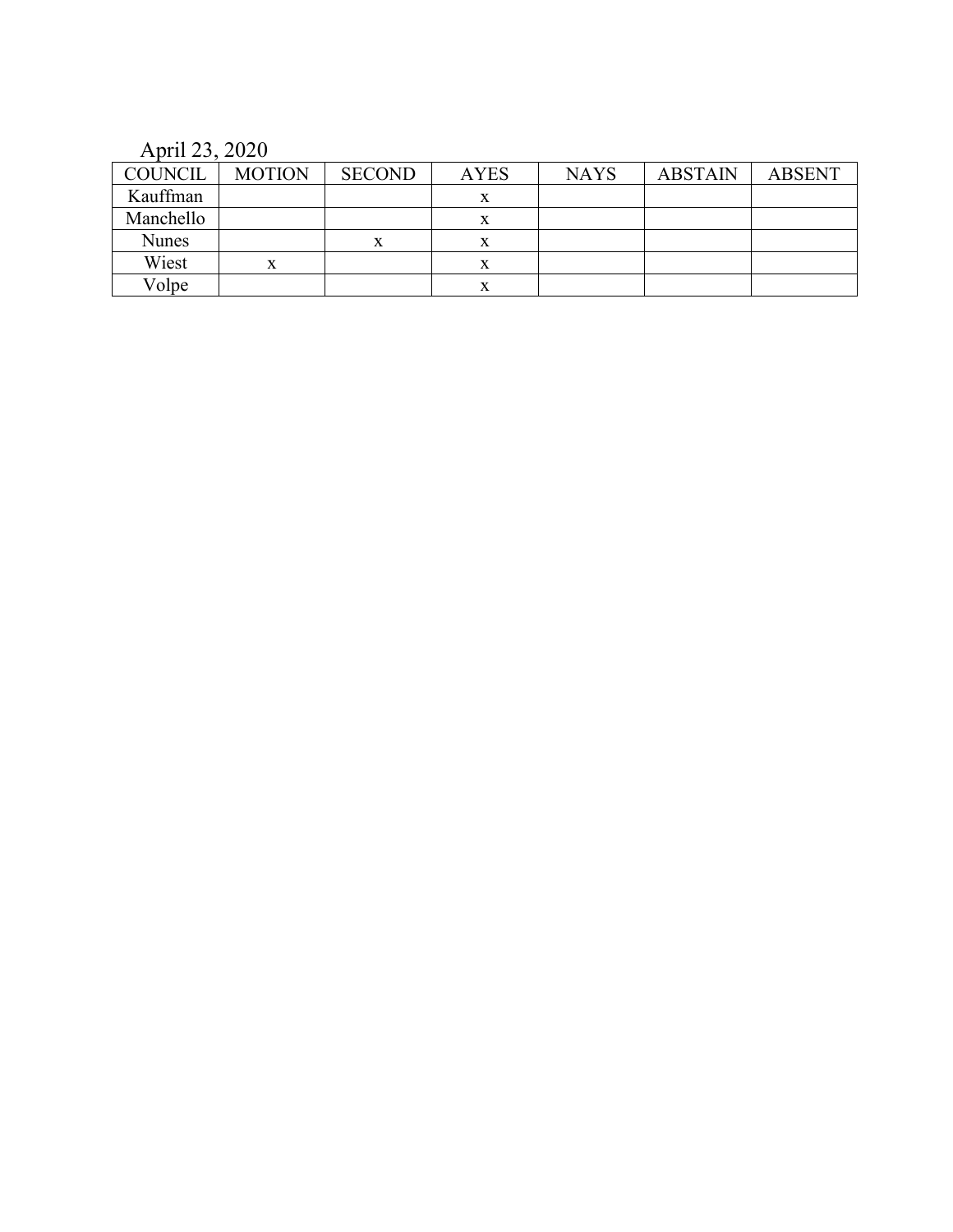## **TOWNSHIP OF MAPLE SHADE RESOLUTION 2020-R-79**

### **A RESOLUTION AUTHORIZING USE OF STORM RECOVERY RESERVE FUNDS**

**WHEREAS,** municipalities and counties with Storm Recovery Reserves may use those funds for the coronavirus response; and

**WHEREAS**, N.J.S.A. 40A: 4-62.1 permits a municipality or county to adopt a resolution authorizing storm recovery reserve funds to be used for "any purpose necessary to protect the safety, security, health, and welfare, of its citizens from the damage caused by an emergency declared by the Governor or the President of the United State", and

**WHEREAS**, any reimbursement of these expenditures shall be deposited back into the reserve; and

**WHEREAS**, it is in the best interest of the township to establish a Storm Recovery Reserve to ensure the safety, security, health, and welfare of its citizens from damage caused by the Coronavirus Emergency; and

WHEREAS, Local Finance Notice 2020-06 requires the Governing Body to adopt a resolution establishing a Storm Recovery Reserve for the above stated purpose, to be submitted to the Division of Local Government Services.

**NOW, THEREFORE, BE IT RESOLVED** by the Governing Body of the Township of Maple Shade, County of Burlington, New Jersey that it hereby establishes a Storm Recovery Reserve to be used for the Coronavirus Response in accordance with N.J.S.A. 40A:62.1; and

**BE IT FURTHER RESOLVED** that this resolution shall be filed with the Division of Local Government Services.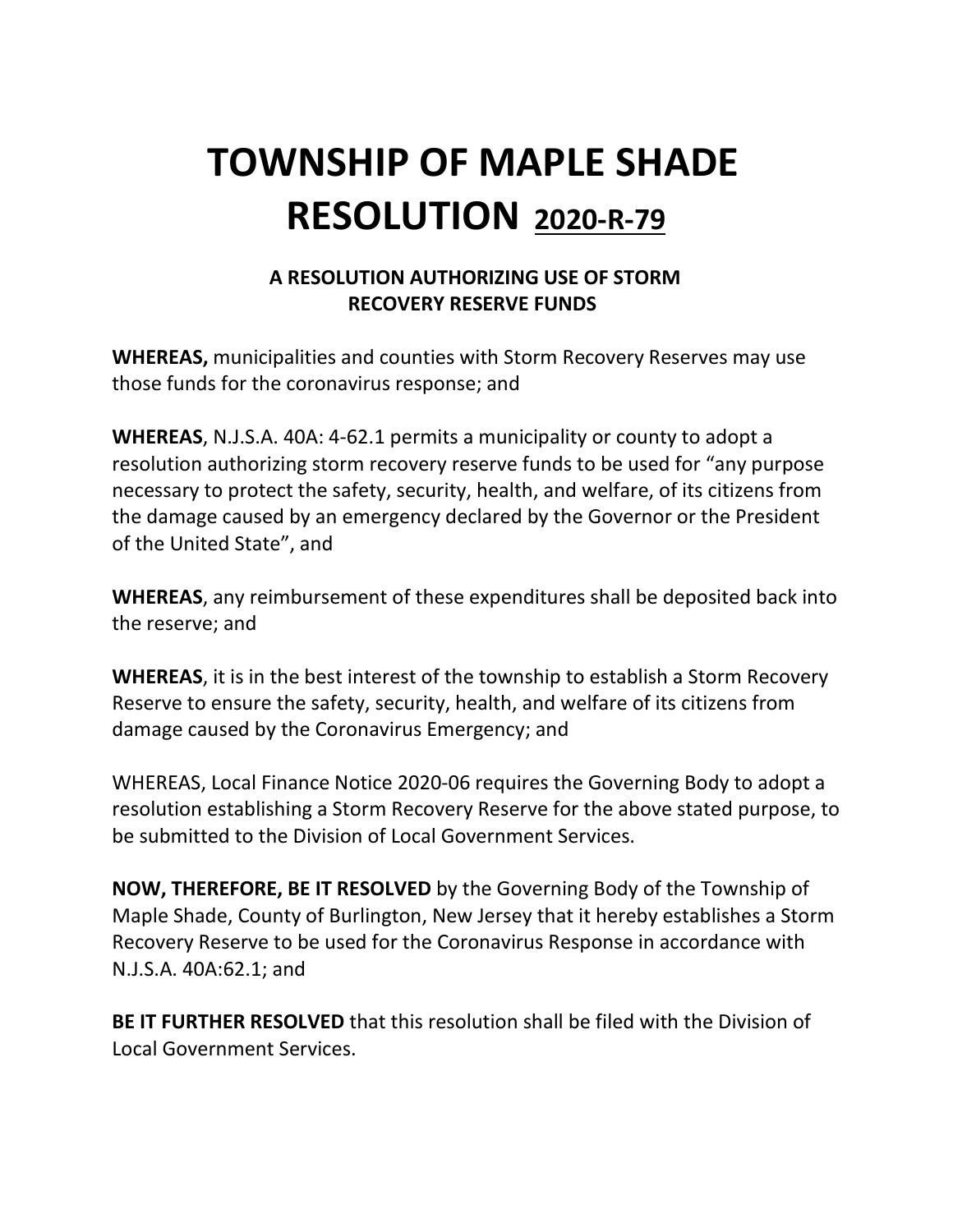### **CERTIFICATION**

I hereby certify the foregoing to be a true copy of a Resolution adopted by the Maple Shade Township Council at a meeting held on April 23, 2020.

 $\overline{\phantom{a}}$  ,  $\overline{\phantom{a}}$  ,  $\overline{\phantom{a}}$  ,  $\overline{\phantom{a}}$  ,  $\overline{\phantom{a}}$  ,  $\overline{\phantom{a}}$  ,  $\overline{\phantom{a}}$  ,  $\overline{\phantom{a}}$  ,  $\overline{\phantom{a}}$  ,  $\overline{\phantom{a}}$  ,  $\overline{\phantom{a}}$  ,  $\overline{\phantom{a}}$  ,  $\overline{\phantom{a}}$  ,  $\overline{\phantom{a}}$  ,  $\overline{\phantom{a}}$  ,  $\overline{\phantom{a}}$ Andrea T. McVeigh, Township Clerk

| <b>COUNCIL</b> | <b>MOTION</b> | <b>SECOND</b> | <b>AYES</b> | <b>NAYS</b> | <b>ABSTAIN</b> | <b>ABSENT</b> |
|----------------|---------------|---------------|-------------|-------------|----------------|---------------|
| Kauffman       |               |               |             |             |                |               |
| Manchello      |               |               |             |             |                |               |
| <b>Nunes</b>   |               | x             |             |             |                |               |
| Wiest          |               |               |             |             |                |               |
| Volpe          |               |               |             |             |                |               |

#### Approved: April 23, 2020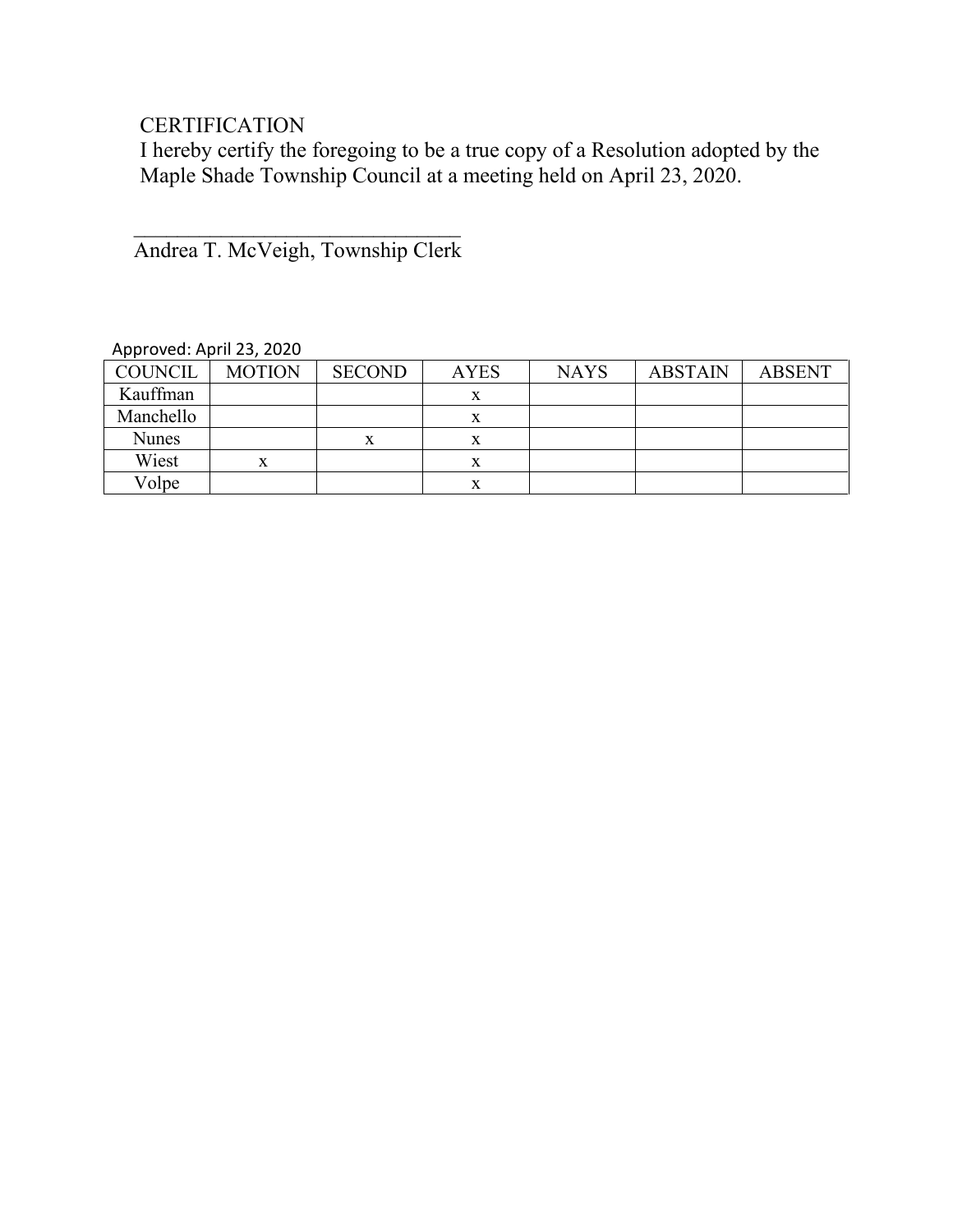### **TOWNSHIP OF MAPLE SHADE RESOLUTION 2020-R-80**

#### **RESOLUTION OF THE TOWNSHIP OF MAPLE SHADE, COUNTY OF BURLINGTON TEMPORARILY PROHIBITNG ALL RENTALS OF HOTELS, MOTELS, GUESTS HOUSES AND RESIDENTIAL PROPERTIES IN ACCORDANCE WITH ADMINISTRATIVE ORDER 2020-08**

**WHEREAS**, on March 9, 2020, through Executive Order No. 103, the facts and circumstances of which are adopted by reference herein, the Governor declared both a Public Health Emergency and a State of Emergency throughout the State due to the public health hazard posed by Coronavirus disease 2019 (COVID-19); and

**WHEREAS**, to further protect the health, safety, and welfare of New Jersey residents by, among other things, reducing the rate of community spread of COVID-19, the Governor issued Executive Order No. 107 on March 21, 2020, the facts and circumstances of which are adopted by reference herein, which established enhanced social mitigation strategies for combatting COVID-19; and

**WHEREAS**, on March 21, 2020, the Governor also issued Executive Order No. 108, the facts and circumstances of which are adopted by reference herein, finding that unitary management is essential for coordination needed during an emergency, and invalidating any county or municipal restriction imposed in response to COVID-19 that in any way will or might conflict with any of the provisions of Executive Order No. 107, or that in any way will or might in any way interfere with or impede its achievement or the achievement of Administrative Orders issued as authorized by the Governor's Executive Orders; and

**WHEREAS**, Executive Order No. 108 recognized that there are certain limited circumstances in which it may be beneficial for localities to be able to impose additional restrictions, and specifically identified that certain municipalities may have legitimate concerns about an influx of new visitors, which may cause public health concerns as the State imposes social distancing measures and aims to avoid unnecessary increases in density of individuals; and

**WHEREAS**, influxes of new visitors may overtax the public safety and emergency services and health care facilities in a particular locality as COVID-19 spreads through the increased population; and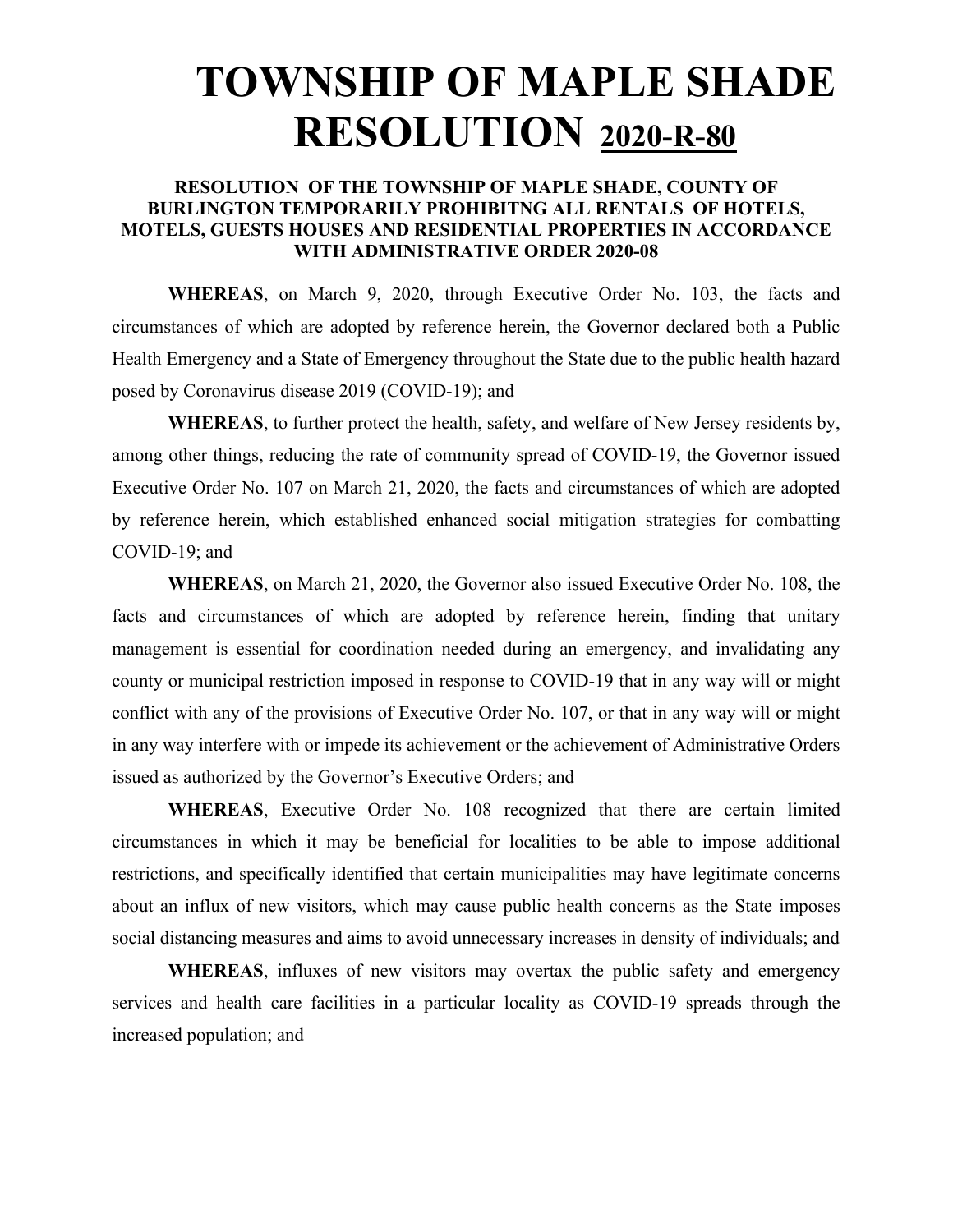**WHEREAS**, Executive Order No. 108 permitted municipalities to impose additional restrictions in response to COVID-19 on online marketplaces for arranging or offering lodging and further authorized the State Director of Emergency Management to make additions, amendments, clarifications, exceptions, and exclusions to this list; and

**WHEREAS**, on April 4, 2020, Colonel Patrick J. Callahan, State Director of Emergency Management issued Administrative Order 2020-08 amending Executive Order 108, permitting municipalities to impose additional restrictions in response to COVID-19 on the ability of hotels, motels, guest houses, or private residences, or parts thereof, to accept new transient guests or seasonal tenants;

**WHEREAS,** on April 23, 2020, Maple Shade Emergency Management Coordinator Andrew Simonsick, Sr. entered an emergency proclamation in accordance with Administrative Order2020-08; and

**WHEREAS**, in ratification of this directive and as authorized by Administrative Order 2020-08, the Township of Maple Shade wishes to temporarily prohibit all transient and seasonal rental of hotels, motels, guest houses and residential homes or parts thereof within the Township of Maple Shade until the State of Emergency is lifted by the Governor of the State of New Jersey

**NOW, THEREFORE, BE IT ORDERED**, by the Township Council of the Township of Maple Shade ("Township"), County of Burlington, State of New Jersey as follows:

- 1. That the Order of the Maple Shade Emergency Management Coordinator temporarily prohibiting all transient and seasonal rentals of hotels, motels, guesthouses, and private residences or parts thereof within the Township of Maple Shade is hereby ratified.
- 2. That the transient and seasonal rental of hotels, motels, guesthouses, and private residences or parts thereof within the Township of Maple Shade is hereby prohibited.
- 3. No accommodations businesses in the Township of Maple Shade, including hotels, motels, guesthouses, private residences and lodging properties of any kind may accept any new transient guests or seasonal